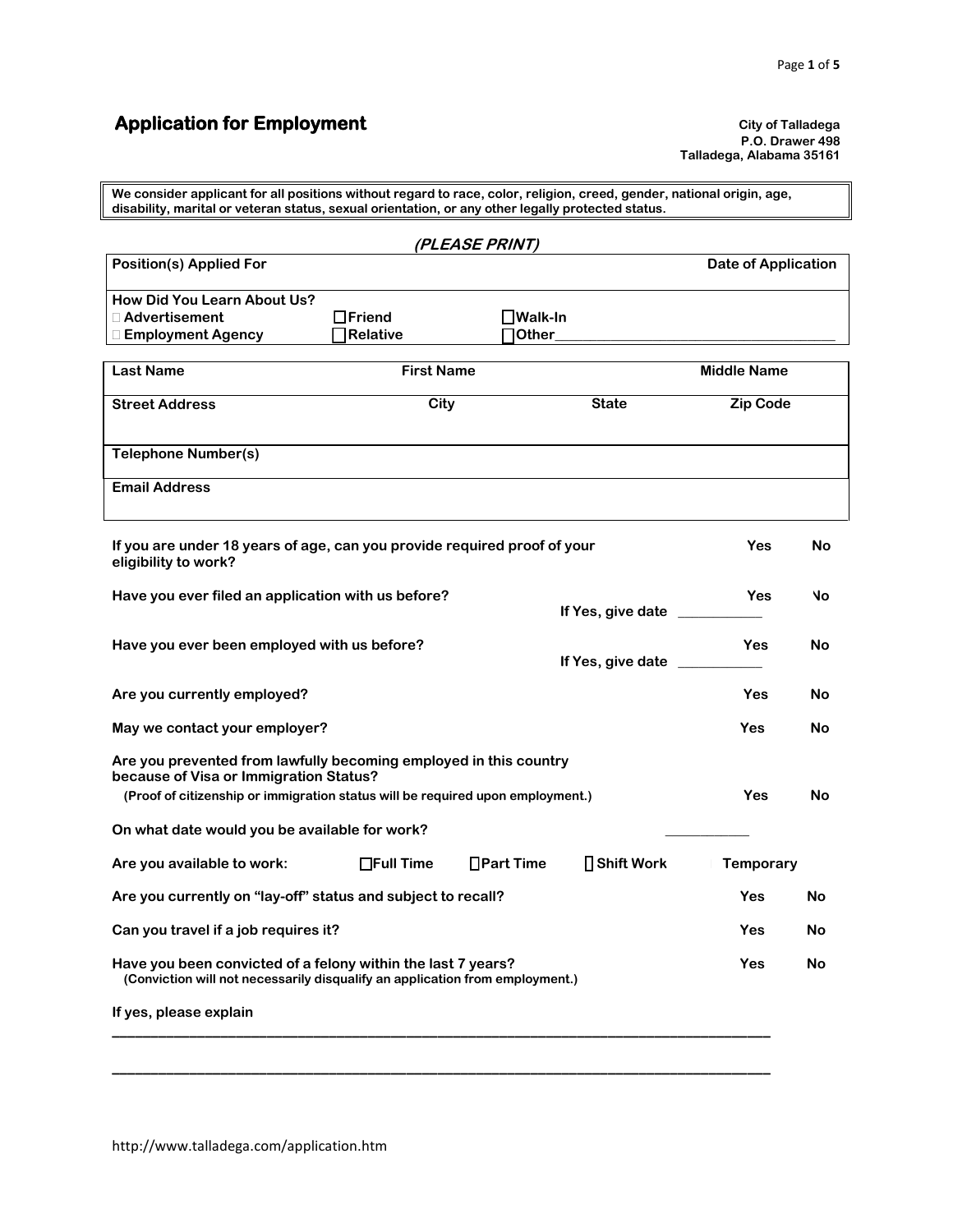### **Employment Experience**

**Start with your present or last job. Include any job-related military service assignments and volunteer activities. You may exclude organizations which indicate race, color, religion, gender, national origin, disabilities or other protected status.**

| <b>Employer</b>                                         | <b>Dates Employed</b> |                            | <b>Work Performed</b> |  |
|---------------------------------------------------------|-----------------------|----------------------------|-----------------------|--|
|                                                         | From                  | To                         |                       |  |
| <b>Address</b>                                          |                       |                            |                       |  |
| <b>Telephone Number(s)</b>                              |                       | <b>Hourly Rate/Salary</b>  |                       |  |
|                                                         | <b>Starting</b>       | Final                      |                       |  |
| <b>Job Title</b><br>Supervisor                          |                       |                            |                       |  |
| <b>Reason for leaving</b>                               |                       |                            |                       |  |
| Employer                                                |                       | <b>Dates Employed</b>      | <b>Work Performed</b> |  |
|                                                         | From                  | To                         |                       |  |
| <b>Address</b>                                          |                       |                            |                       |  |
| <b>Telephone Number(s)</b>                              |                       | <b>Hourly Rate/ Salary</b> |                       |  |
|                                                         | <b>Starting</b>       | Final                      |                       |  |
| <b>Job Title</b><br>Supervisor                          |                       |                            |                       |  |
| <b>Reason for Leaving</b>                               |                       |                            |                       |  |
| <b>Employer</b>                                         | <b>Dates Employed</b> |                            | <b>Work Performed</b> |  |
|                                                         | From                  | To                         |                       |  |
| <b>Address</b>                                          |                       |                            |                       |  |
| <b>Hourly Rate/Salary</b><br><b>Telephone Number(s)</b> |                       |                            |                       |  |
|                                                         | <b>Starting</b>       | Final                      |                       |  |
| <b>Job Title</b><br>Supervisor                          |                       |                            |                       |  |
| <b>Reason for Leaving</b>                               |                       |                            |                       |  |
| Employer                                                |                       | <b>Dates Employed</b>      | <b>Work Performed</b> |  |
|                                                         | From                  | To                         |                       |  |
| <b>Address</b>                                          |                       |                            |                       |  |
| <b>Telephone Number(s)</b>                              |                       | <b>Hourly Rate/Salary</b>  |                       |  |
|                                                         | <b>Starting</b>       | Final                      |                       |  |
| <b>Job Title</b><br>Supervisor                          |                       |                            |                       |  |
| <b>Reason for Leaving</b>                               |                       |                            |                       |  |

**If you need additional space, please continue on a separate sheet of paper.**

**List professional, trade, business, or civic activities and offices held.**

**You may exclude membership which would reveal gender, race, religion, national origin, age, ancestry, disability or other protected status.**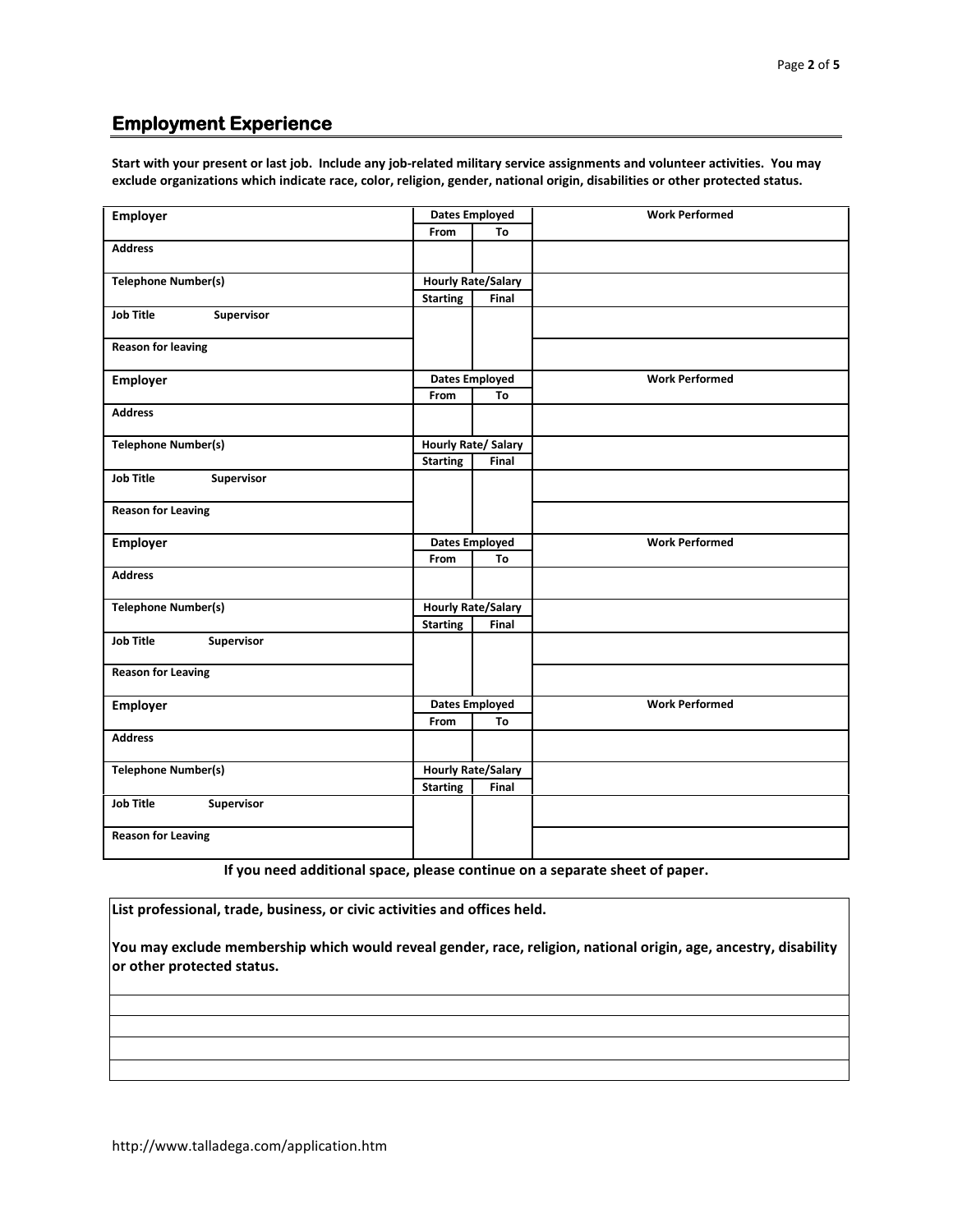## **Education**

|                          | <b>Name and Address</b><br>of School | <b>Course of Study</b> | Years<br>Completed | Diploma<br>Degree |
|--------------------------|--------------------------------------|------------------------|--------------------|-------------------|
| Elementary<br>School     |                                      |                        |                    |                   |
| High<br>School           |                                      |                        |                    |                   |
| Undergraduate<br>College |                                      |                        |                    |                   |
| Graduate<br>Professional |                                      |                        |                    |                   |
| Other<br>(Specify)       |                                      |                        |                    |                   |

| Indicate any foreign languages you can speak, read and/or write |               |      |      |
|-----------------------------------------------------------------|---------------|------|------|
|                                                                 | <b>Fluent</b> | Good | Fair |
| <b>SPEAK</b>                                                    |               |      |      |
| <b>READ</b>                                                     |               |      |      |
| <b>WRITE</b>                                                    |               |      |      |

| Describe any specialized training, apprenticeship, skills and extra-curricular activities. |  |  |  |
|--------------------------------------------------------------------------------------------|--|--|--|
|                                                                                            |  |  |  |
|                                                                                            |  |  |  |
|                                                                                            |  |  |  |
|                                                                                            |  |  |  |

**Describe any job-related training received in the United States military.**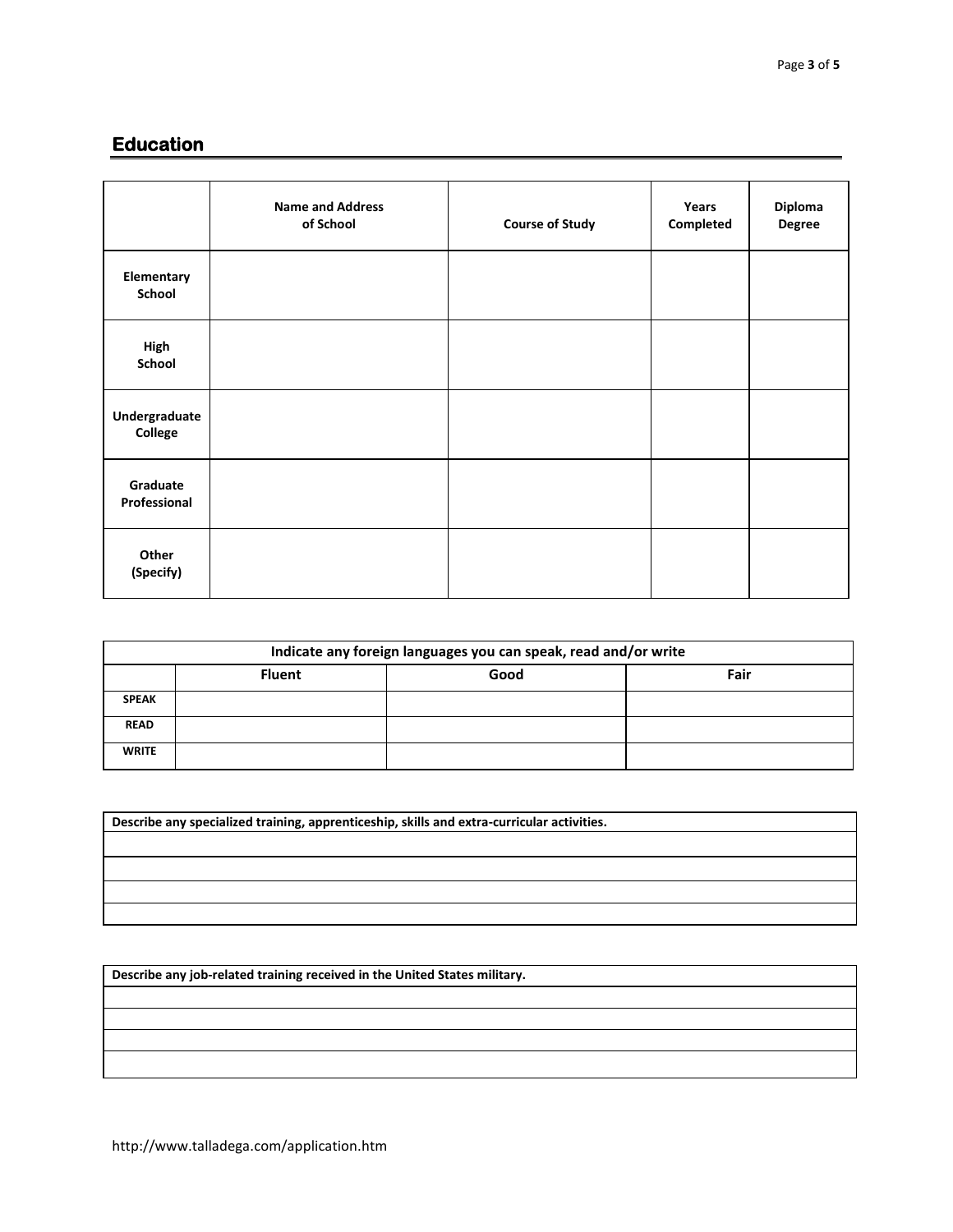## **Additional Information**

**Other Qualifications**

**Summarize special job-related skills and qualifications acquired from employment or other experience.**

#### Specialized Skills **Check Skills/Equipment Operated**

|                              | <b>Special Licenses or</b>           |               |
|------------------------------|--------------------------------------|---------------|
| <b>Microsoft Word</b>        | <b>Certifications (Please list):</b> | Other (list): |
| <b>Microsoft Excel</b>       |                                      |               |
| <b>Microsoft Power Point</b> |                                      |               |
| <b>Microsoft Access</b>      |                                      |               |
| <b>Quickbooks</b>            |                                      |               |

**State any additional information you feel may be helpful to us in considering your application.**

| Note to Applicants: DO NOT ANSWER THIS QUESTION UNLESS YOU HAVE BEEN INFORMED ABOUT THE REQUIREMENTS OF |  |
|---------------------------------------------------------------------------------------------------------|--|
| THE JOB FOR WHICH YOU ARE APPLYING.                                                                     |  |
|                                                                                                         |  |

**Are you capable of performing in a reasonable manner, with or Without a reasonable accommodation, the activities involved in the job or occupation for which you have applied? A description of the activities involved in such a job or occupation is attached. \_\_\_\_\_YES \_\_\_\_\_NO**

#### **References**

| 1. | Name:           | Phone: ( |
|----|-----------------|----------|
|    | <b>Address:</b> |          |
| 2. | Name:           | Phone: ( |
|    | <b>Address:</b> |          |
| 3. | Name:           | Phone: ( |
|    | <b>Address:</b> |          |